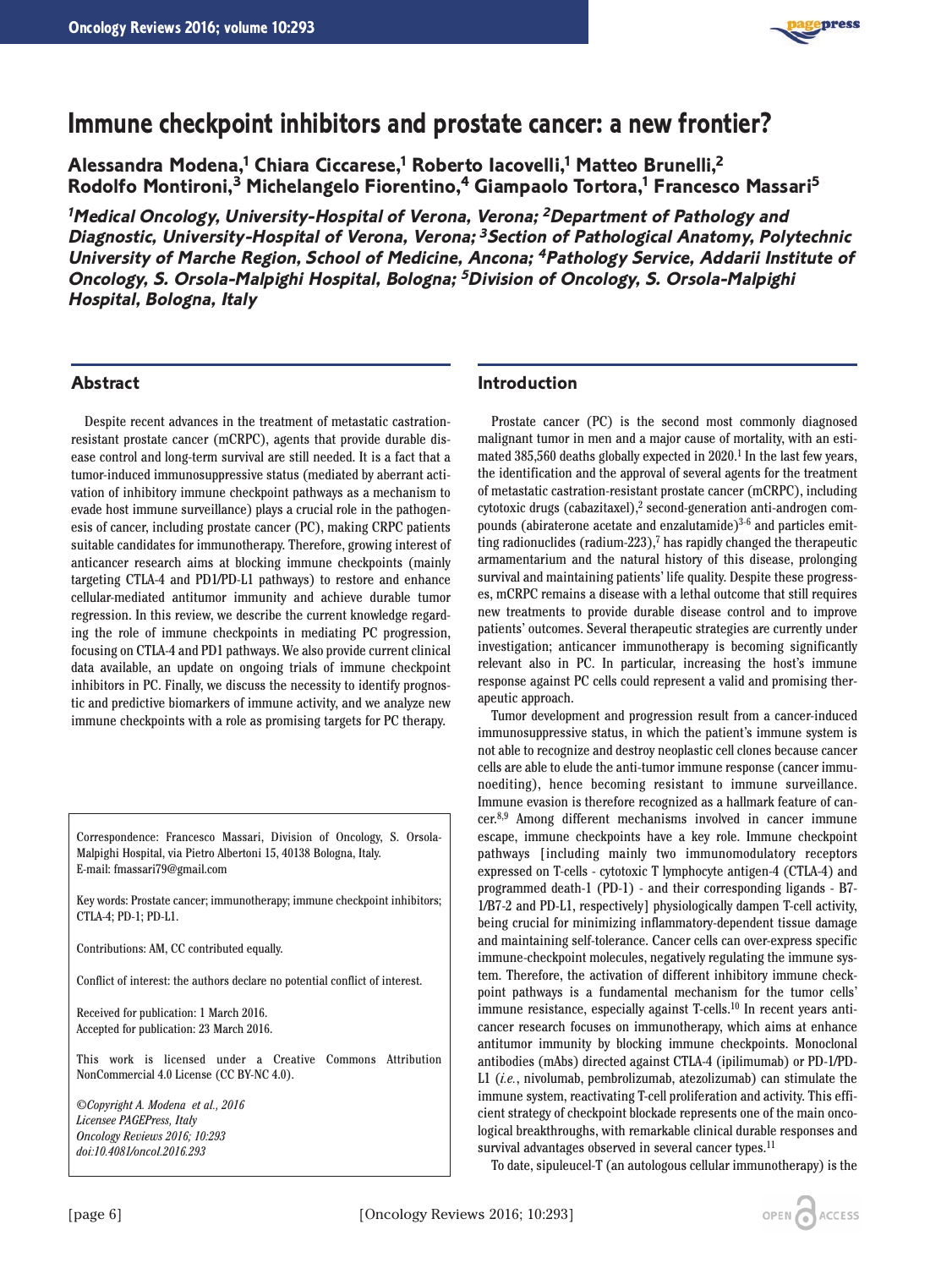

only approved immunotherapy for PC patients.12 However, the fundamental role of the patient's immune system in prostate cancerogenesis has led to further investigate several novel immunotherapeutic molecules, including vaccines (active immunotherapy) and immune checkpoint inhibitors (anti-CTLA-4 and anti-PD-1/PD-L1 mAbs), both alone or in combination with chemotherapy, androgen ablation or radiotherapy.13 We focused on the role of immune checkpoints (mainly CTLA-4 and PD1 pathways) in PC, with particular attention on the biological rationale, current clinical studies and future therapeutic perspectives.

## **Immunosystem in prostate gland**

A strong immune rational supports the development of immunotherapy for PC. The lack of afferent lymphatics and the immunosuppressive properties of seminal fluid confer to the prostate gland an immunologically privileged status. Biologically, the majority of prostate tumors behave like a slow-growing disease, allowing time for a clinically relevant immune response and thus justifying the high immunogenicity of this tumor.14,15 PC cells, in fact, show an abnormal over-expression of several highly immunogenic tumor-associated antigens that represent potential target for immunotherapeutic approaches.<sup>16-18</sup>

Moreover, PC tissue is marked by a large inflammatory infiltrate of T-cells [tumor infiltrating lymphocytes (TILs)] within the tumor and in the surrounded microenvironment.19 Both the innate and the adaptive branches of the immune system participate in host defense mechanisms against neoplastic prostate cells.20 Macrophages/antigen-presenting cells (APCs), CD8+ cytotoxic T lymphocytes, CD4+ helper T lymphocytes, and natural killer (NK) cells should recognize and destroy cancer cells. Therefore, dense TILs infiltration seems to have a positive prognostic value, correlating with longer patient survival.21 Moreover, high grade prostatic adenocarcinomas have significantly less infiltration of T-cells as compared to benign nodular prostatic hyperplasia, <sup>22</sup> underscoring that tumor progression could be associated with defects in cell-mediated immune responses.

The inability to mount an efficient immune response that restricts cancer progression is partially due to the presence of non-active effector TILs [lacking markers of functional activity like perforin or gammainterferon (IFN $\gamma$ )],<sup>23</sup> and regulatory T-cells (Tregs) within the inflammatory infiltrate of PC tissue. Tregs is a small subpopulation of CD4+/CD25+ and CD8+/Foxp3 T lymphocytes with suppressive functions on the anti-immune response [directly *via* cell-cell contact or indirectly by secreting anti-inflammatory cytokines, like interleukin-10 (IL-10) or tumor growth factor (TGF $\beta$ )],<sup>24,25</sup> supposed to have a negative prognostic role in PC patients,<sup>26,27</sup> highlighting that blockage of these cells may stimulate the generation of effective CD8+ T-cell immune responses and therefore induce beneficial clinical responses.28,29 In the end, hormonal therapies commonly used for PC treatment have immunomodulatory effects. Indeed, anti-androgens can activate thymic regeneration and promote thymopoiesis<sup>30</sup> and B-cell proliferation,31 reduce intratumoral infiltration of immunosuppressive Tregs, mitigate tolerance to prostatic antigens,<sup>32</sup> increase NK cell infiltrate,<sup>20</sup> and induce high levels of T-cell infiltration (mainly CD4+ cells) within PC tissue,<sup>20,33</sup> suggesting the potential role of combining immunotherapy with hormonal agents to enhance anticancer immune-based treatments.34

## **Cytotoxic T-lymphocyte-associated antigen-4**

CTLA-4 is a co-inhibitory receptor expressed on activated T CD4+ and CD8+ lymphocytes, which constrains T-cells activation by binding to B7-1 (CD80) and B7-2 (CD86) costimulatory molecules expressed on APCs more avidly than CD28 receptor (the main receptor required for T-lymphocytes activation).35,36 CTLA-4 is also constitutively expressed on Tregs where it mediates their immune suppressive effects.<sup>37</sup> These evidences suggested that CTLA-4 blockage could result in broad enhancement of antitumor immune responses, leading to the development of mAbs that specifically inhibit CTLA-4.

## **Ipilimumab**

Ipilimumab is a fully human immunoglobulin G1 (IgG1) monoclonal antibody that blocks the activity of CTLA-4, enhancing the immune response in terms of T-cell activation. It is approved for the treatment of advanced melanoma and it is currently under investigation in various cancer types, including mCRPC.

Ipilimumab has been evaluated at different doses, schedules and combinations in mCRPC patients. Preclinical and clinical studies suggested that radiotherapy might cause immune-mediated tumor death and might induce tumor regression at locations far from the original site of irradiation (*the abscopal effect*) in an immune-mediated process.38 More interestingly, the combination of ipilimumab and conventional anticancer therapies results in a synergic antitumor activi $ty$ <sup>39-42</sup> supporting the hypothesis that tumor antigens released during radiation-induced cell death may enhance the antitumor activity of ipilimumab. Based on this evidence, a phase I/II, non-randomized trial (CA184-107) of ipilimumab given alone or in combination with external-beam radiotherapy was performed in mCRPC patients who received no more than one prior chemotherapy, leading to prostate-specific antigen (PSA) decline in approximately 15% of cases.43 Similar results derived from a small randomized phase II trial using ipilimumab in combination with androgen deprivation therapy (ADT) *versus* ADT alone in advanced PC patients (undetectable PSA levels rate at 3 months of 55% *versus* 38%, respectively),<sup>44</sup> encouraging further evaluation in this context. A further improvement in biochemical tumor response rate up to 25-50% has been described with combination of ipilimumab with granulocyte-macrophage colony-stimulating factor or vaccines, without worsening ipilimumab-related side effects.<sup>45-48</sup> Conversely, data from a small trial ipilimumab assessing in combination with a single dose of docetaxel *versus* ipilimumab alone failed to demonstrate a benefit from the addition of chemotherapy.49

Subsequently, a phase III randomized clinical trial (CA184-043) of a single dose of bone-directed radiotherapy followed by either ipilimumab at the dose of 10 mg/kg or placebo every 3 weeks for up to four cycles in CRPC patients with at least one bone metastasis who have progressed after docetaxel treatment, were performed.50 Although the primary end point of overall survival (OS) was not met, ipilimumab was associated with improved progression-free survival [4 months with ipilimumab *versus* 3.1 months with placebo; hazard ratio (HR) 0.70; P<0.0001] and in PSA response (13.1% *versus* 5.2%). Moreover, data from pre specified and *post hoc* subgroup analysis suggested that ipilimumab might provide an OS benefit (modified OS 22.7 *versus* 15.8 months; HR 0.62, P=0038) for patients with a better prognostic profile (*i.e.*, no visceral metastases, alkaline phosphatase <1.5 times the upper limit of the normal range and hemoglobin  $\geq 11$  g/dL), particularly for those without visceral metastases, supporting further evaluation of ipilimumab in patients with a lower disease burden. The most common grade 3-4 immune-related adverse events were diarrhea (16% in the ipilimumab group *versus* 2% in the placebo group), fatigue (11 *versus* 9%), anemia (10 *versus* 11%) and colitis (5 *versus* 0%). Finally, it is important to underline that patients receiving ipilimumab seem to report delayed benefit in OS: whereas short-term OS did not differ between the ipilimumab and placebo arms, survival curves began to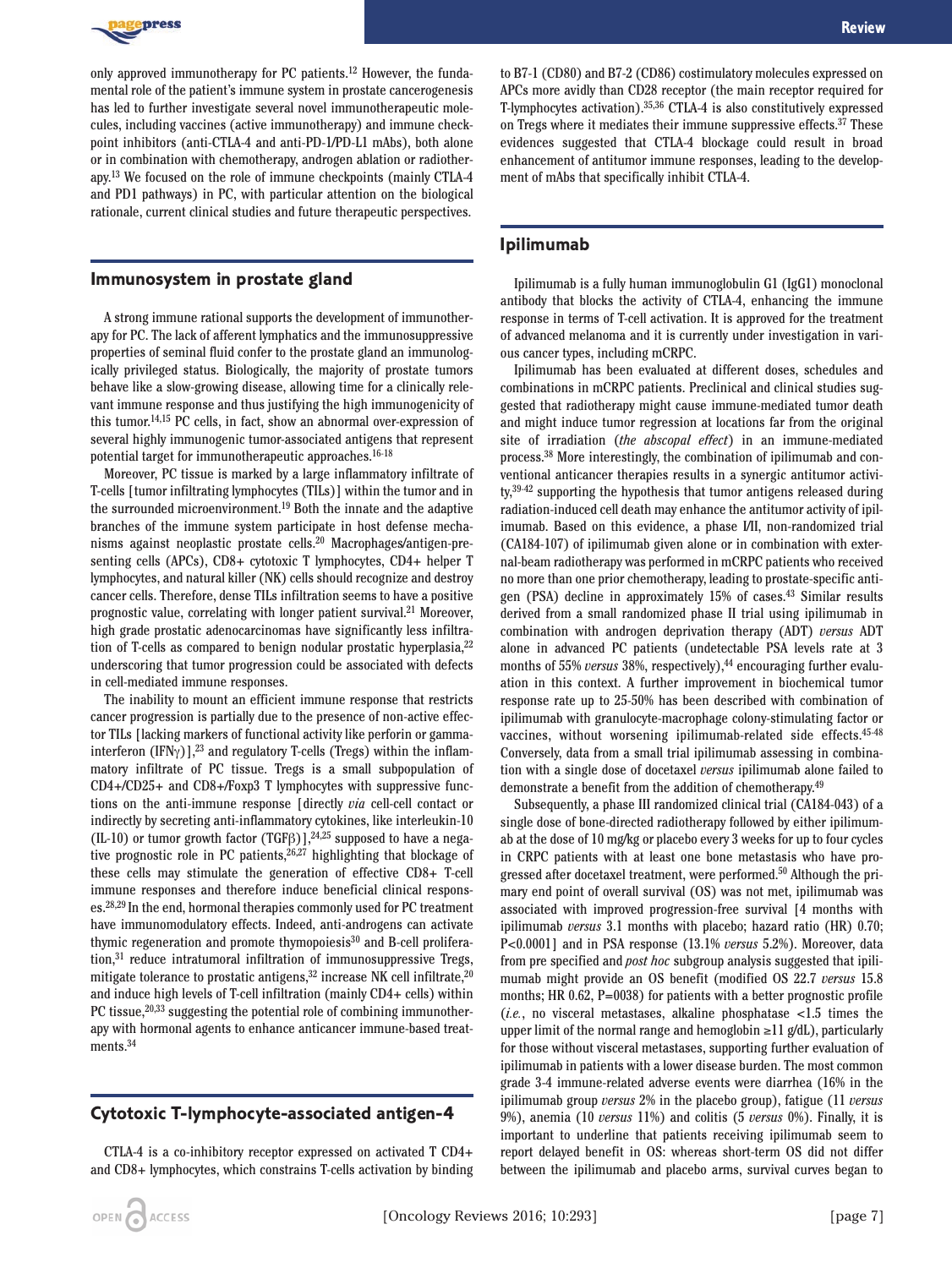

diverge after 5 months. This data suggest that continuing survival follow-up is warranted to draw strong conclusions and that the length of follow-up is fundamental to assess the sustainability of survival benefit of immune checkpoint inhibitors in mCRPC patients. Therefore, despite the benefit of ipilimumab in the post-docetaxel population was limited, its use in mCRPC should not be necessarily precluded until a better definition of the population to treat.<sup>51</sup>

Currently, new trials with ipilimumab alone or in combination are ongoing, including a phase III study in chemotherapy-naïve PC (CA184- 095 - NCT01057810) and neoadjuvant settings (NCT01194271). Since immunotherapy will be more effective in the early stages of disease, a significant OS benefit might be expected in these settings.<sup>52</sup>

## **Tremelimumab**

Tremelimumab is a fully human IgG2 monoclonal antibody specific for CTLA-4, which is also undergoing clinical investigation in PC, in neoadjuvant and in recurrent disease. A phase I dose-escalation trial in PSA-recurrent PC demonstrated a prolongation in PSA doubling time in 3 of 11 patients several months after completing treatment with tremelimumab in combination with short-term ADT, with dose-limiting toxicities including grade G3 diarrhea and skin rash.53 The identification of delayed and prolonged decline in serum PSA suggests future exploration of this combination in patients with high risk for recurrence, so as to delay metastatic disease progression.

Tables 138-44,47 and 2 summarize the completed phase I-III clinical trials and the selected ongoing studies of CTLA-4 inhibitors in PC, respectively.

Characteristically, anti-CTLA-4 clinical responses show a slow and delayed (up to 6 months after treatment initiation) onset's kinetic, with pseudo-progression (due to increased immune cell infiltration rather than a real disease progression) that should be hypothesized and recognized by clinicians for an adequate disease management.

## **Programmed death-1/programmed death ligand 1 pathway**

The PD-1/PD-L1 pathway has a crucial role in the regulation of T-cell activity during inflammatory processes. PD-1 is a transmembrane glycoprotein T-cell co-inhibitory receptor, expressed on activated CD4+ and CD8+ T-cells, B-lymphocytes, NK cells, and monocytes within 24 h from immune system activation by various cytokines (including IL-2, IL-7, IL-15 and IL-21) to mediate immunosuppression by limiting the immune cells lytic activity.54 In contrast to CTLA-4 that inhibits T-cells activation during the priming phase of T-cell activation, PD-1 exerts its

**Table 1. Completed phase I-III clinical trials of CTLA-4 inhibitors alone or in combination with other agents in metastatic castration-resistant prostate cancer.**

| <b>Study agent</b>                             | Reference                                      | Sample size (n) | <b>Key studies</b>                                                                                                                               | <b>Results</b>                                                                                                                                                                                            |
|------------------------------------------------|------------------------------------------------|-----------------|--------------------------------------------------------------------------------------------------------------------------------------------------|-----------------------------------------------------------------------------------------------------------------------------------------------------------------------------------------------------------|
| Ipilimumab with or without RT<br>$[CA184-107]$ | Slovin et al., 2013 <sup>38</sup>              | 71              | A phase I/II study to assess safety of<br>ipilimumab alone or with RT in patients<br>with mCRPC with or without prior<br>chemotherapy            | PSA decline > 50%: 16%                                                                                                                                                                                    |
| Ipilimumab with ADT                            | Tollefson et al., 2013 <sup>39</sup>           | 108             | A randomized, phase II study comparing<br>a single dose of ipilimumab with ADT<br>versus ADT alone in patients with mCRPC                        | Patients receiving ipilimumab<br>with ADT were more likely to<br>have undetectable PSA levels by<br>3 months (55 versus 38%)                                                                              |
| Ipilimumab with or without<br>docetaxel        | Small et al., 2006 <sup>43</sup>               | 43              | A randomized, phase II study comparing<br>ipilimumab alone or with docetaxel<br>in chemotherapy-naïve patients<br>with mCRPC                     | Co-administration of docetaxel<br>did not enhance activity of<br>ipilimumab                                                                                                                               |
| Ipilimumab following RT<br>$[CA184-043]$       | Kwon et al., 2014 <sup>44</sup>                | 799             | A randomized, phase III trial comparing<br>ipilimumab versus placebo following<br>RT in patients with mCRPC previously<br>treated with docetaxel | The primary end point was not<br>met [OS: 11.2 versus 10 months;<br>HR 0.85; $P=0.053$ ]<br>Improvement PFS [4 versus 3.1<br>months; HR 0.70; P<0.0001]<br>and in PSA response [13.1]<br>versus $5.2\%$ ] |
| Ipilimumab with PROSTVAC                       | Madan et al., 201240<br>Jochems et al., 201441 | 30              | A phase I dose-escalation trial assessing<br>safety/tolerability of ipilimumab with<br>PROSTVAC in patients with mCRPC                           | PSA level decrease: 58%<br>and<br>PSA decline > 50%: 25%                                                                                                                                                  |
| Ipilimumab with GVAX                           | Van den Eertwegh et al., 2012 <sup>42</sup>    | 28              | A phase I dose-escalation trial using<br>one GVAX priming dose combined<br>with ipilimumab in patients with mCRPC                                | PSA decline $>50\%$ : 25%                                                                                                                                                                                 |
| Ipilimumab with GM-CSF                         | Fong et al., 200943                            | 24              | A phase I dose-escalation trial assessing<br>safety/tolerability of ipilimumab with<br>a fixed dose of GM-CSF                                    | PSA decline $>50\%$ : 50%                                                                                                                                                                                 |
| Tremelimumab with ADT                          | McNeel et al., 201247                          | 11              | A phase I dose-escalation trial assessing<br>safety/tolerability of tremelimumab<br>in combination with bicalutamide                             | No significant increase in PSA<br>doubling time                                                                                                                                                           |

RT, radiotherapy; mCRPC, metastatic castration-resistant prostate cancer; PSA, prostate-specific antigen; ADT, androgen deprivation therapy; OS, overall survival; HR, hazard ratio; PFS, progression-free survival; GM-CSF, granulocyte-macrophage colony-stimulating factor.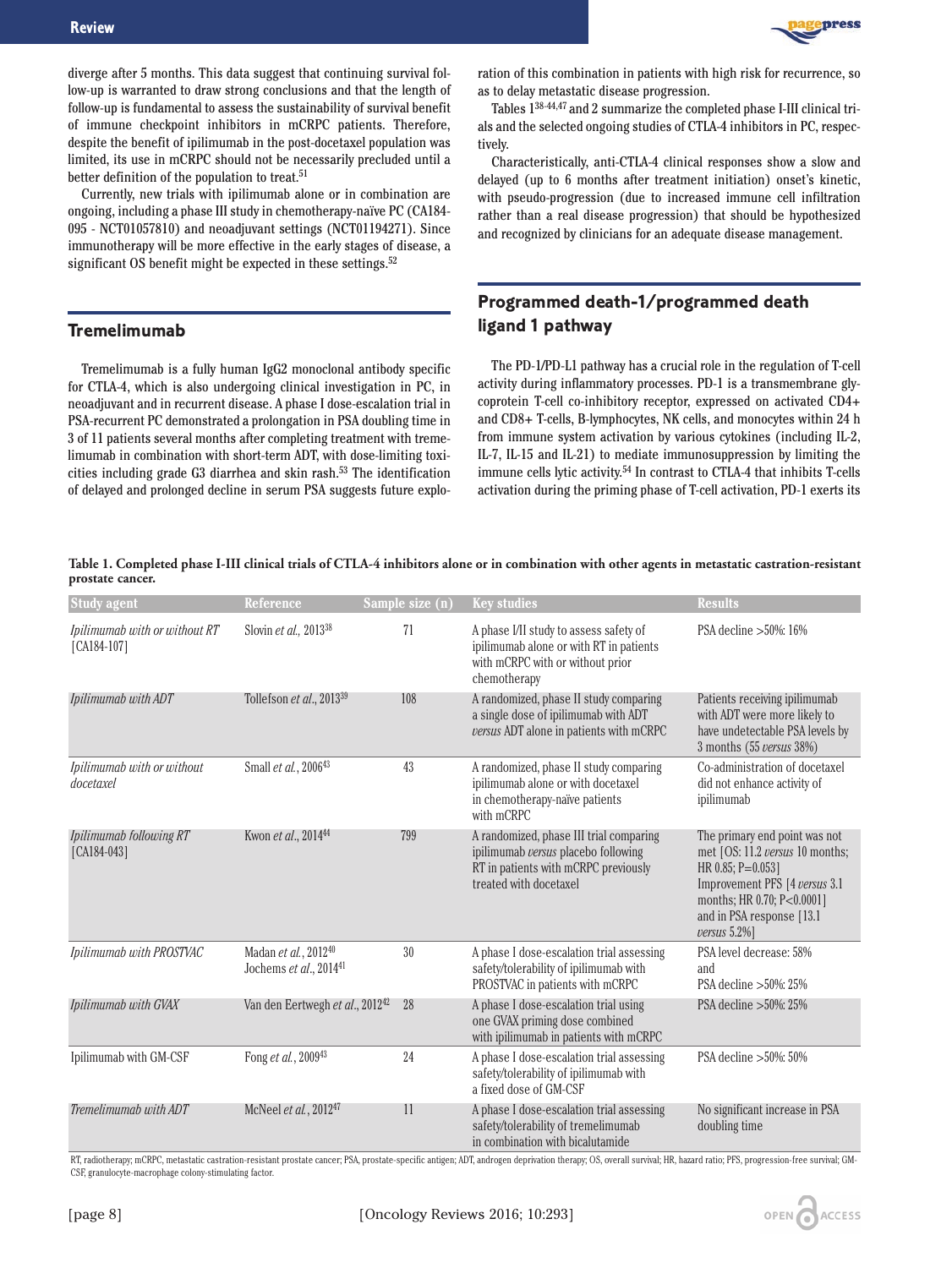

inhibitory activity during the effector phase of T-cell activation in peripheral tissues and tumor microenvironment. Therefore, PD-1 receptor acts as a negative checkpoint regulator, preventing T-cells activation. The interaction between PD-1 and its major ligand PD-L1 (also called B7-H1 or CD274 - the predominant mediator of immunosuppression) leads to inactivation of effector molecules (*i.e.*, Syk in Bcells and Zap70 in T-cells), and inhibition of T-cells proliferation, thus limiting the inflammatory damage of surrounding tissues. Moreover, PD-1/PD-L1 interaction prevents autoimmunity by promoting CD4+ Tcell differentiation into Treg.55,56

The PD-1/PD-L1 axis strongly contributes to tumor development and progression, representing a mechanism letting tumors to escape from the host's immune system. PD-L1 is over-expressed in cancer cells, stromal cells and TILs of the tumor microenvironment, supporting tumor immune evasion.57 In addiction, PD-1 is usually expressed at high levels on tumor-infiltrating Treg, enhancing their proliferation after ligand binding and promoting tumor growth by dampening the immune system.

Therefore, the blockade of PD-1/PD-L1 pathway (*via* mAbs against PD-1 or PD-L1) may reinforce anti-tumor immune response by stimulating the activity of effector T-cells against cancer cells and tumor microenvironment and diminishing the suppressive activity of intratumoral Treg.10,58 The strength of this biological rationale has been confirmed with the outstanding results achieved in the clinical setting with monoclonal antibodies that disrupt the PD-1/PD-L1 interaction (*i.e.*, nivolumab, pembrolizumab, atezolizumab). Significant prolongation of survival, impressive long-lasting responses, and relevant improvements in clinical outcomes with PD-1/PD-L1 inhibitors has been observed in different solid tumors [including melanoma,59,60 nonsmall-cell lung cancer,  $61,62$  renal-cell carcinoma]<sup>63</sup> in the last years.

Our attention is now facing two major pressing clinical issues: the first one, in the context of cancer with proven efficacy of anti-PD-1/PD-L1, the identification of predictive markers that enables to identify the tumor subpopulation most likely to benefit from the therapy; the second one , the search for other types of cancers (mainly at high mutation load) in which immunotherapy with checkpoint inhibitors could radically change the patient's prognosis.

As concern the potential predictors of response to anti-PD-1 pathway, tumor PD-L1 expression, frequently linked with lymphocytes PD-1 expression, has been postulated as the single factor most closely associated to aggressive tumor behavior and anti-PD1 blockade response.<sup>64-</sup>

<sup>66</sup> However, the conflicting results overturn the prognostic significance of tumor PD-L1 expression and its role as a predictor of treatment response.67-69 Certainly, the lack of a unique and validated method to evaluate the PD-1/PD-L1 expression, as well as the absence of a prespecified score system to assess PD-1/PD-L1 positivity, can (at least partially) contribute to the lack of conclusive data.

Recently, efforts are directed to assess the role of PD-1/PD-L1 axis in PC, so as to support the potential development of therapies targeting this signaling pathway in setting.

As well as for other tumor types, evidence regarding the expression of PD-L1 on tumor cells is heterogeneous and contradictory also in PC.

Taube and colleagues showed a strong association between the immunohistochemical PD-L1 expression and the likelihood of response to PD-1 blockade in a cohort of different malignancies. However, the negative PD-L1 staining of the small subgroup of CRPC samples (only 2 patients) included in this analysis, did not allow to draw definitive conclusions.64,66 A rare PD-L1 expression from primary prostate tumors has been recently reported. Interestingly, PC PD-L1 expression seems to be independent from PTEN loss (whereas several studies have suggested that PTEN loss induces PD-L1 up-regulation as a mechanism of innate immune resistance), therefore assuming a role of adaptive immune resistance in mitigating antitumor immune responses.70

Conversely, we reported a relevant percentage of PC cells PD-L1 expression (50%-19% were scored 2+) and TIL PD-1 expression (56%- 19% scored as  $2+$ ) in a series of 16 CRPC patients.<sup>71</sup>

Accordingly, a high expression of PD-1 has been demonstrated in CD8+ prostate-infiltrating T lymphocytes (thus unable to mount an effective immune response).72 Moreover, recently Gevensleben and Colleagues for the first time extensively evaluated the expression of PD-L1 on primary radical prostatectomy specimens (n=873 samples) from hormone-treatment-naïve patients using a newly validated mAb against PD-L1 (clone EPR1161(2)) and a semi-quantitative scoring system of staining intensity. This study showed an elevated PD-L1 expression (52.2 and 61.7% in the two cohorts analyzed, respectively) in PC samples, with a correlation between PD-L1 expression and Ki-67 proliferation marker, androgen receptor expression, and significantly shorter biochemical-recurrence free survival (regardless of tumor stage, PSA levels, Gleason score and surgical margins).73 The poor prognostic role of PD-L1 expression confirms the capacity of PD-L1 to promote tumor recurrence by exhausting antitumor immunity.

Noteworthy, CRPC patients resistant to enzalutamide displayed

| <b>Study agent Phase</b>              |              | <b>Description</b>                                      | Primary<br>endpoints                       | <b>Patient population</b>                                                                 | <b>Clinical Trial gov ID</b> | <b>Trial status</b><br>(sample size)      |
|---------------------------------------|--------------|---------------------------------------------------------|--------------------------------------------|-------------------------------------------------------------------------------------------|------------------------------|-------------------------------------------|
| <i>Ipilimumab</i><br>[CA184-095]      | Ш            | Ipilimumab versus placebo                               | O <sub>S</sub>                             | Chemotherapy-na ve<br>mCRPC patients                                                      | NCT01057810                  | Completed<br>$(602$ patients)             |
| <i>Ipilimumab</i>                     | $\mathbf{I}$ | Ipilimumab 3 mg/kg versus<br>ipilimumab 10 mg/kg        | Radiological<br><b>PFS</b>                 | Chemotherapy-na ve<br>mCRPC patients                                                      | NCT02279862                  | Active, not recruiting<br>$(50$ patients) |
| <i>Ipilimumab</i>                     | $\mathbf{I}$ | Ipilimumab plus leuprolide<br>acetate                   | Immunological<br>variables<br>measurements | Patients with prostate<br>cancer before radical<br>prostatectomy<br>(neoadjuvant setting) | NCT01194271                  | Completed<br>(19 patients)                |
| <i>Ipilimumab</i><br><i>plus</i> ADT  | $\mathbf{I}$ | Ipilimumab plus leuprolide<br>or goserelin or degaralix | PSA response                               | Chemotherapy-native<br>mCRPC patients                                                     | NCT01377389                  | Active, not recruiting<br>(48 patients)   |
| <i>Ipilimumab</i><br><i>plus</i> AA   | VII          | Ipilimumab plus AA plus PDN                             | PFS and safety                             | Chemotherapy- and<br>immunotherapy-naïve<br>mCRPC patients                                | NCT01688492                  | Active, not recruiting<br>$(50$ patients) |
| <i>Ipilimumab</i><br>and sipuleucel-T |              | Ipilimumab following<br>sipuleucel-T                    | Immunological<br>variables<br>measurements | Chemotherapy-naïve<br>mCRPC patients                                                      | NCT01832870                  | Active, not recruiting<br>(9 patients)    |

#### **Table 2. Selected ongoing studies of CTLA-4 alone and in combination in prostate cancer (www.clinicaltrials.gov).**

OS, overall survival; mCRPC, metastatic castration-resistant prostate cancer; PFS, progression-free survival; ADT, androgen deprivation therapy; AA, abiraterone acetate; PDN, prednisone.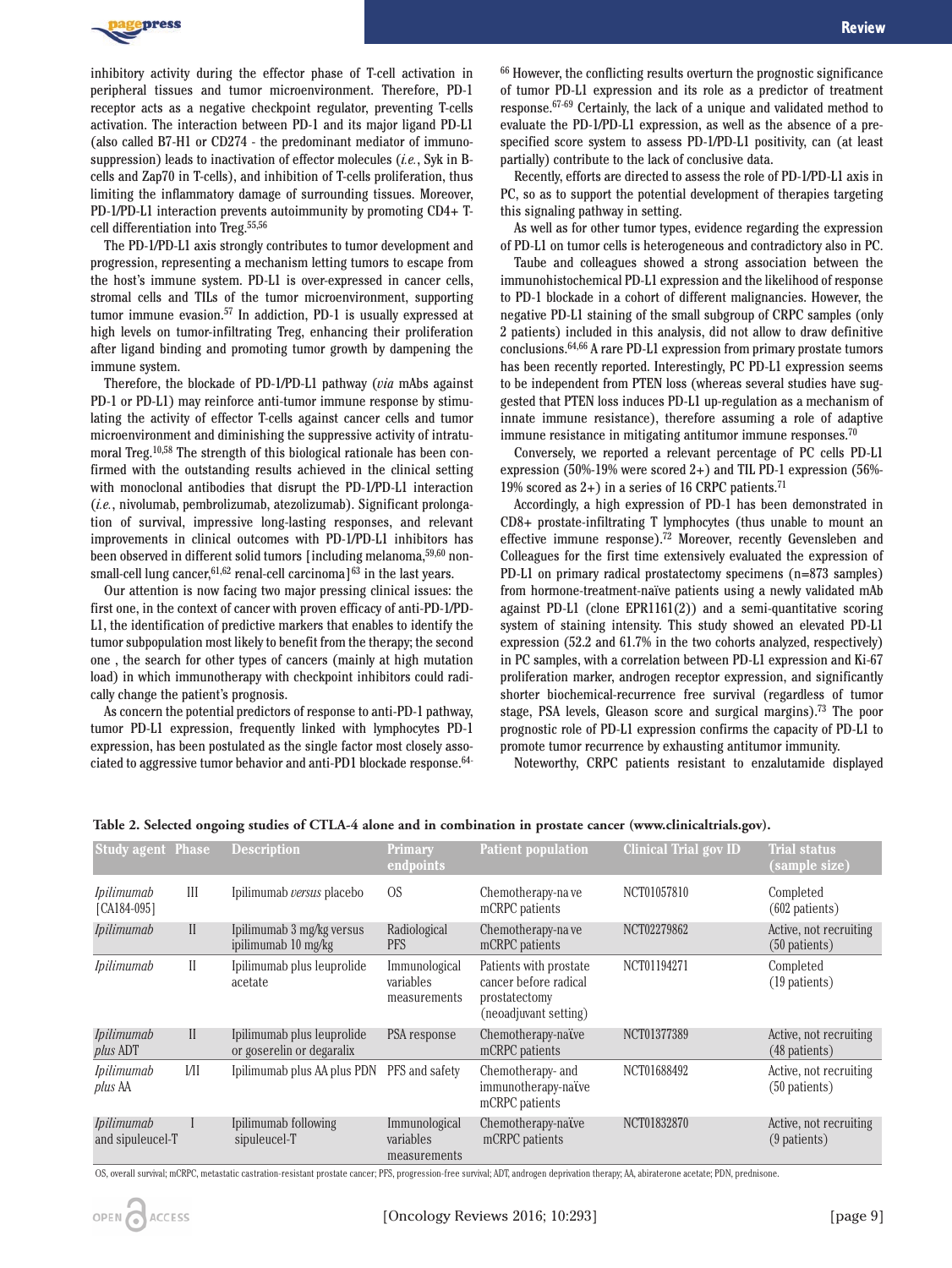increased levels of PD-L1 positive dendritic cells circulating in blood. Moreover, the mechanisms that mediate CRPC enzalutamide-resistance might depend on both intrinsic and induced expression of PD-L1 from DCs. The tumor intrinsic PD-L1 expression in enzalutamideresistant CRPC did not show classical androgen receptor (AR) activation, suggesting a PD-L1-driven (but not non-AR dependent) resistance to enzalutamide.74 In addition, important data suggest the pivotal function of PC microenvironment in negatively modulating the immune system response against cancer cells. Clusters of FOXP3+, PD-1+, and B7-H1+ lymphocytes (implicated in the inhibition and exhaustion of Tcells) have been detected nearby PC lesions, thereby contributing to ineffective anticancer immune responses.<sup>24</sup> Moreover, tumor-associate stromal myofibroblasts substantially contribute to an immunosuppressive status of the PC microenvironment by releasing several stromal factors (CCL2, IL-6, TGF $\beta$ ) that induce monocyte differentiation into dendritic cells (DCs) with an immunosuppressive phenotype (CD14+, PD-L1+ DCs).75 Therefore, targeting tumor-associated stromal cells could represent a promising strategy to strengthen anticancer immune system. As regards the activity of molecules that disrupt the PD1/PD-L1 interaction in PC patients, data are widely immature. In the large phase I trial testing the safety and activity of the anti-PD1 antibody nivolumab in a cohort of 296 patients with advanced solid tumors, no objective responses were described in the small subgroup of 17 mCRPC patients (one patient had a 28% reduction in measurable lesions). Two of the 17 mCRCP tissue specimens were eligible for immunohistochemical analysis, both of which were negative for PD-L1 expression.76 Obviously this sample size is considerably too small (17 cases of CRPC and only 2 PC samples worthy to immunohistochemical analysis) to support or rule out further investigations on the role of anti- PD-1/PD-L1 molecules for PC treatment. Several trials are currently evaluating the activity of targeting the PD-1/PD-L1 pathway. A Phase 1b, doseescalation ongoing study of nivolumab (MDX-1106) aims at determining the safety and effectiveness of this anti-PD-1 agent in patients with certain types of cancer, including PC (NCT00730639).

An interesting biomarker-driven phase 2 trial of combined PD-1 and CTLA-4 blockade in AR-V7 positive metastatic CRPC (mCRPC) patients is testing the association of nivolumab and ipilimumab in this specific subset of patients (NCT02601014).

The anti-PD1 antibody pembrolizumab is under evaluation as single agent in mCRPC patients previously treated with enzalutamide (NCT02312557), in combination with pTVG-HP plasmid DNA vaccine in mCRPC patients (NCT02499835), in association with cryosurgery in treating patients with newly diagnosed, oligo-metastatic PC (NCT02489357), and combined with ADXS31-142 (a Listeria monocytogenes/PSA [Lm-LLO-PSA] vaccine [ADXS-PSA]) in pre-treated mCRPC patients (NCT02325557). CT-011, an anti–PD-1 antibody, is being assessed in a phase II trial in combination with sipuleucel-T and lowdose cyclophosphamide in advanced CRPC patients (NCT01420965).

Several issues need to be clarified to guide a more rational targeted therapy strategy: if prostate cancer PD-L1 expression be considered a poor prognostic marker and/or a predictive marker of response to anti-PD-L1 therapy; if ADT down-regulates steadily tumor PD-L1 expression, and therefore if it is more appropriate to address an anti-PD-1 therapy for a disease naïve to hormone therapies or whether on the contrary to an advanced castration resistant disease assuming the activation of PD-1/PD-L1 pathway as a mechanism to escape ADT.

## **Other immune checkpoint molecules - potential targets for inhibition**

The impressive improvements in immunology have led to the identification of immune checkpoint proteins others than CTLA-4 and PD-



1/PD-L1, expressed on T cells (and aberrantly on cancer cells) that trigger inhibitory pathways dampening T-cell activity.

Developing molecules that inhibit immune checkpoint proteins, thus enhancing the anti-tumor immunity, represents one of the main anticancer challenges.

#### B7 proteins

The B7 family includes proteins that interact with known or still unknown receptors to regulate T lymphocyte activation and function.

While the interaction between B7-1 (CD80) and B7-2 (CD86) costimulatory ligands (expressed on APC) with CD28 (expressed on T lymphocytes) is well known to result in enhanced T-cell activation, and the B7-H1 (PD-L1)/PD1 interaction dampens T-cells activity, the precise role of the other B7 ligands (B7-H2, B7-H3, B7-H4, V-domain Ig suppressor of T cell activation [VISTA], and B7-H6) is far from being intimately understood.77

As regards B7-H3 and B7-H4, although many issues remain unresolved (identification of the receptor to which they bind, the physiological role of B7-H3 - immune-stimulatory or immune-suppressive), it appears that both of these molecules are implicated in immune-modulatory processes of the tumor microenvironment favoring cancer development.78

#### B7-H3

B7-H3 (also termed CD276) is a type I transmembrane protein, preferentially expressed on recently activated monocytes, T cells, B cells, and NK cells. The receptor(s) for B7-H3 has not yet been identified, and analogously B7-H3 functions are far from being conclusively understood. In fact, B7-H3 has been described to have opposite immune-modulatory functions (both stimulatory and inhibitory) depending on the different receptor that it binds. The stimulatory role of B7-H3 consists in promoting T-cell proliferation and IFN- $\gamma$  expression, while the inhibitory functions depend on the B7-H3-mediated inhibition of cytokine production, impairment of type I T-helper cell responses, and restriction of NK-mediated cytolysis.77,79

Over-expression of B7-H3 has been reported in several tumor types, with an interesting association to more aggressive tumor biology (low count of tumor infiltrating lymphocytes, high tumor grade and stage, metastatic spreading).79-82

PC expresses aberrant levels of B7-H3.<sup>78,80,83,84</sup> PC cell surface B7-H3 expression is known to correlate with aggressive histopathologic features (larger tumor volume, extra-prostatic extension, seminal vesicle infiltration, higher Gleason score), $83,85$  proliferation markers,  $85$ increased risk of tumor recurrence and progression,83,85,86 disease spread and poor clinical outcomes.78,80

Interestingly, B7-H3 acts in stimulating tumor progression both *via* its immune-regulatory properties (blockade of Treg proliferative activity leading to tumor evasion of the immune system) and through a direct pro-oncogenic role (altered tumor cells interactions with adhesion molecules, resulting in enhanced tumor cells migration and invasiveness, and increased Tem-mediated vascularization).84,86 Moreover, B7-H3 is expressed also in bone metastases and hormone-resistant PC specimens, and remains stable during ADT.87 Therefore, the poor prognostic role of B7-H3 along with its expression independent from hormonal regulation support B7-H3 as a promising therapeutic target (also during or after ADT).

#### B7-H4

B7-H4 (also known as B7S1, B7×, and Vtcn1) is a type I transmembrane protein, whose receptor is still undetermined, expressed on activated APCs and on cancer cells, where it exerts co-inhibitory functions impairing T-cells proliferation and IL-2 production and constraining the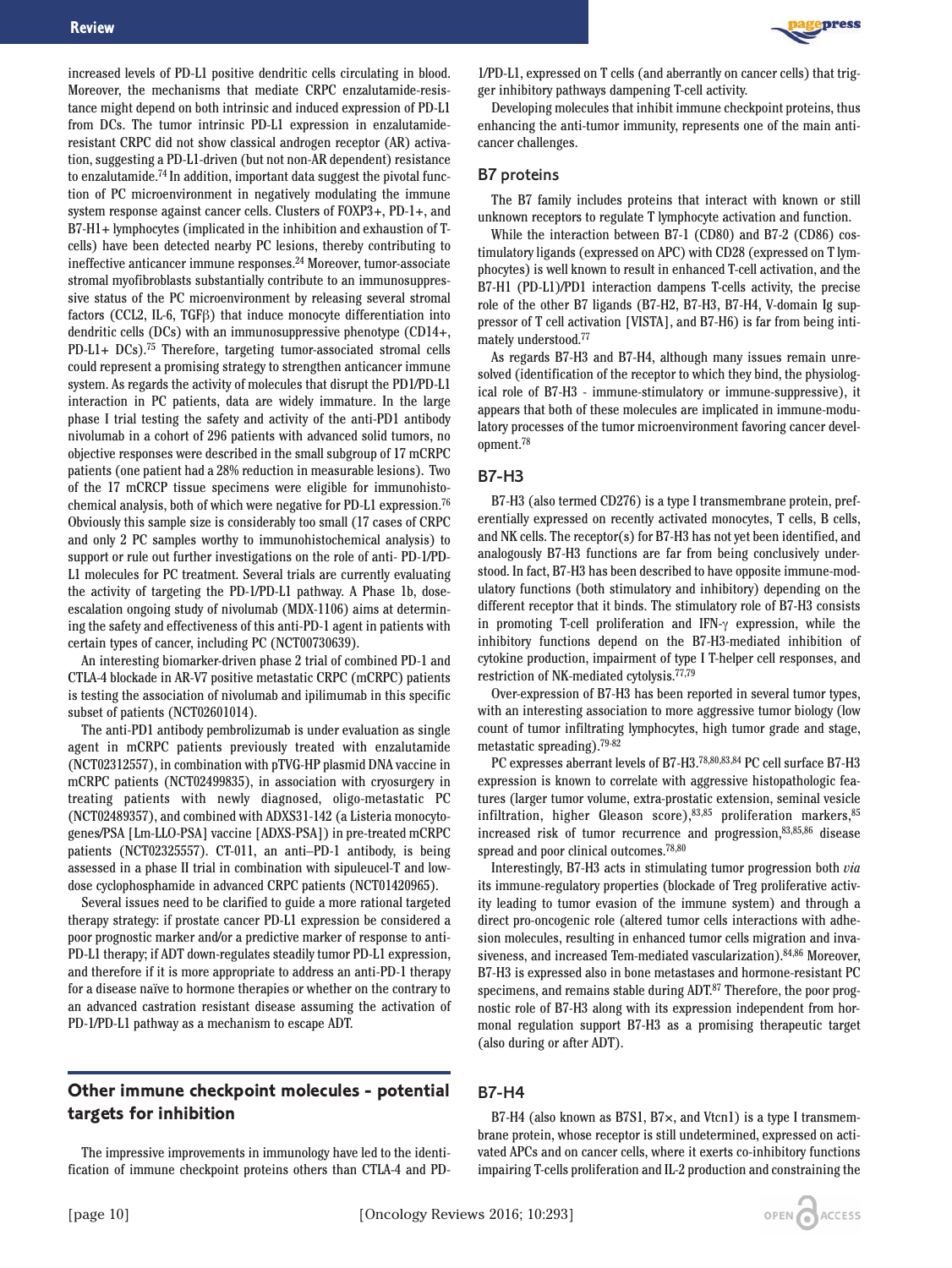

expansion of neutrophil progenitors.61,77

The over-expression of B7-H4 has been directly implicated in cancer cells growth. The tumor expression of this T-cell co-inhibitory ligand, able to induce immunosuppression, thereby facilitating cancer progression, has been related with more aggressive cancer behavior (high tumor burden, advanced tumor stage, increased neo-angiogenesis) and poor clinical outcome in different tumors.88-92

An immunohistochemical analysis of B7-H4 expression revealed a diffusely positive cytoplasm and/or membrane staining in PC tissue compared to healthy prostate tissue, with a positive correlation with higher tumor grade.<sup>93</sup>

However, an interesting analysis of B7-H3 and B7-H4 expression in a murine model of spontaneous PC, although confirming the B7-H3 and B7-H4 role as biomarkers of PC (significantly elevated expression and association with cancer progression), yet it highlighted the absence of a significant impact of B7-H4 in tumor development. In fact, mice lacking B7-H3 showed a dramatic PC progression, while tumor growth was independent from B7-H4 expression.<sup>94</sup>

#### TIM 3

T cell immunoglobulin domain and mucin domain-containing molecule 3 (TIM3) is a recently discovered negative immunomodulatory molecule, preferentially expressed on differentiated T-helper 1 (Th1) CD4+ T lymphocytes (but not on Th2 cells). The interaction between TIM3 (the receptor) and its ligand (galectin-9) causes negative regulation of Th1 immunity (inhibition of Th1 and Th17 responses), induction of peripheral tolerance, and phagocytosis of apoptotic cells.<sup>95</sup> TIM3 stimulates cancer progression, maintaining the tumor immunosuppressive microenvironment status by inducing T cell exhaustion. Indeed, recent evidences have shown an over-expression of TIM3 on CD4+ and CD8+ T cells in different cancer types (including NSCLC, melanoma, and ovarian patients),  $96-98$  suggesting its role as a potential therapeutic target for stimulate anti-cancer immune response. Piao and Colleagues reported an elevated expression of TIM3 on both CD4+ T and CD8+ T cells also in peripheral blood as well as within tumor tissue specimens of PC patients, with a robust correlation with advanced disease stage (Gleason score, PSA levels, metastatic spread) and poor prognosis patients.99 In preclinical models, blockade of both PD-1 and TIM3 enhanced antitumor immune responses, supporting TIM3 as a new potential target for therapy.

### **Conclusions**

In conclusion, PC represents an interesting setting for the development of immune checkpoint inhibitors, considered the intrinsic immune-stimulating properties of this tumor and the immune-modulating activities of conventional PC treatments (especially ADT). Future goals aim to delineate the precise setting of treatment (adjuvant, metastatic hormone-naïve disease, mCRPC), to investigate potential synergistic effect of combinations with other therapies (hormonal agents, chemotherapy, radiotherapy, other immunotherapies), to outline the proper therapeutic algorithm, and to develop a biomarker driven therapy that reserves immune checkpoint inhibitors only to those patients with high probability of response.

## **References**

1. Ferlay J, Soerjomataram I, Dikshit R, et al. Cancer incidence and mortality worldwide: sources, methods and major patterns in GLOBOCAN 2012. Int J Cancer 2015;136:E359-86.

- 2. de Bono JS, Oudard S, Ozguroglu M, et al. Prednisone plus cabazitaxel or mitoxantrone for metastatic castration-resistant prostate cancer progressing after docetaxel treatment: a randomised openlabel trial. Lancet 2010;376:1147-54.
- 3. Fizazi K, Scher HI, Molina A, et al. Abiraterone acetate for treatment of metastatic castration-resistant prostate cancer: final overall survival analysis of the COU-AA-301 randomised, double-blind, placebo-controlled phase 3 study. Lancet Oncol 2012;13:983-92.
- 4. Ryan CJ, Smith MR, Fizazi K, et al. Abiraterone acetate plus prednisone versus placebo plus prednisone in chemotherapy-naive men with metastatic castration-resistant prostate cancer (COU-AA-302): final overall survival analysis of a randomised, double-blind, placebo-controlled phase 3 study. Lancet Oncol 2015;16:152-60.
- 5. Scher HI, Fizazi K, Saad F, et al. Increased survival with enzalutamide in prostate cancer after chemotherapy. N Engl J Med 2012;367:1187-97.
- 6. Beer TM, Armstrong AJ, Rathkopf DE, et al. Enzalutamide in metastatic prostate cancer before chemotherapy. N Engl J Med 2014;371:424-33.
- 7. Parker C, Nilsson S, Heinrich D, et al. Alpha emitter radium-223 and survival in metastatic prostate cancer. N Engl J Med 2013;369:213-23.
- 8. Hanahan D, Weinberg RA. Hallmarks of cancer: the next genera tion. Cell 2011;144:646-74.
- 9. Dunn GP, Bruce AT, Ikeda H, et al. Cancer immunoediting: from immunosurveillance to tumor escape. Nat Immunol 2002;3:991-98.
- 10. Pardoll DM. The blockade of immune checkpoints in cancer immunotherapy. Nat Rev Cancer 2012;12:252-64.
- 11. Massari F, Santoni M, Ciccarese C et al. The immunocheckpoints in modern oncology: the next 15 years. Exp Opin Biol Ther 2015;15:917-21.
- 12. Kantoff PW, Higano CS, Shore ND, et al. Sipuleucel-T immunotherapy for castration-resistant prostate cancer. N Engl J Med 2010;363:411-22.
- 13. Cheng ML, Fong L. Beyond sipuleucel-T: immune approaches to treating prostate cancer. Curr Treat Options Oncol 2014;15:115-26.
- 14. Wang X, Yu J, Sreekumar A, et al. Autoantibody signatures in prostate cancer. N Engl J Med 2005;353:1224-35.
- 15. Coffey DS, Isaacs JT. Prostate tumor biology and cell kinetics-theory. Urology 1981;17:40-53.
- 16. Westdorp H, Sköld AE, Snijer BA, et al. Immunotherapy for prostate cancer: lessons from responses to tumor-associated antigens. Front Immunol 2014;5:191.
- 17. Ozu C, Nakashima J, Horiguchi Y, et al. Prediction of bone metastases by combination of tartrate-resistant acid phosphatase, alkaline phosphatase and prostate specific antigen in patients with prostate cancer. Int J Urol 2008;15:419-22.
- 18. Gu Z, Thomas G, Yamashiro J, et al. Prostate stem cell antigen (PSCA) expression increases with high Gleason score, advanced stage and bone metastasis in prostate cancer. Oncogene. 2000;19:1288-96.
- 19. Ebelt K, Babaryka G, Figel AM, et al. Dominance of CD4+ lymphocytic infiltrates with disturbed effector cell characteristics in the tumor microenvironment of prostate carcinoma. Prostate 2008;68:1-10.
- 20. Gannon PO, Poisson AO, Delvoye N, et al. Characterization of the intra-prostatic immune cell infiltration in androgen-deprived prostate cancer patients. J Immunol Methods 2009;348:9-17.
- 21. Vesalainen S, Lipponen P, Talja M, et al. Histological grade, perineural infiltration, tumour-infiltrating lymphocytes and apoptosis as determinants of long-term prognosis in prostatic adenocarcinoma. Eur J Cancer 1994;30A:1797-803.
- 22. Hussein MR, Al-Assiri M, Musalam AO. Phenotypic characterization of the infiltrating immune cells in normal prostate, benign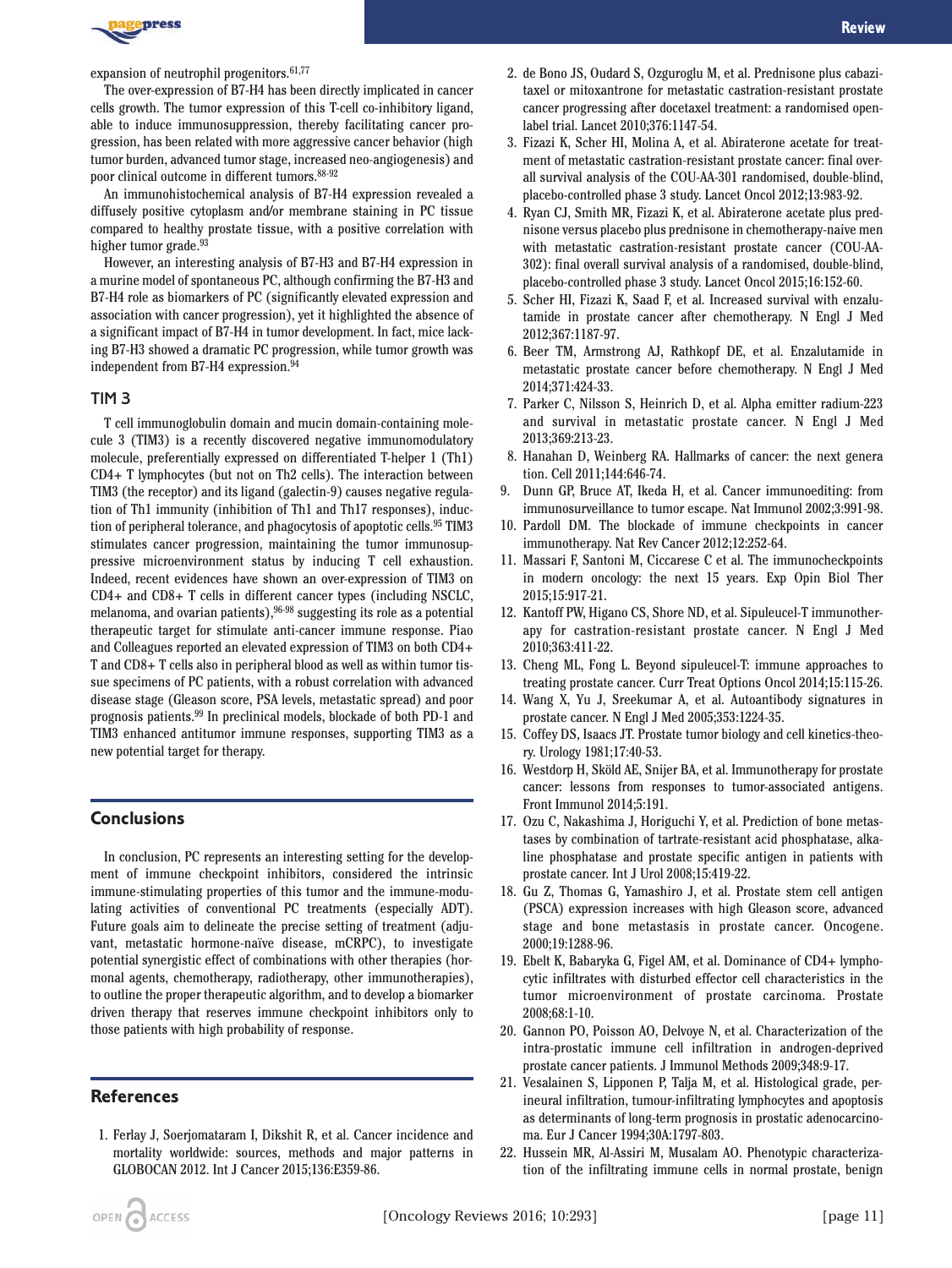

nodular prostatic hyperplasia and prostatic adenocarcinoma. Exp Mol Pathol 2009;86:108-13.

- 23. Bronte V, Kasic T, Gri G, et al. Boosting antitumor responses of T lymphocytes infiltrating human prostate cancers. J Exp Med 2005;20:1257-68.
- 24. Ebelt K, Babaryka G, Frankenberger B, et al. Prostate cancer lesions are surrounded by FOXP3+, PD-1+ and B7-H1+ lymphocyte clusters. Eur J Cancer 2009;45:1664-72.
- 25. Kiniwa Y, Miyahara Y, Wang HY, et al. CD8+ Foxp3+ regulatory T cells mediate immunosuppression in prostate cancer. Clin Cancer Res. 2007;13:6947-58.
- 26. Kärjä V, Aaltomaa S, Lipponen P, et al. Tumour-infiltrating lymphocytes: A prognostic factor of PSA-free survival in patients with local prostate carcinoma treated by radical prostatectomy. Anticancer Res 2005;25:4435-38.
- 27. Davidsson S, Ohlson AL, Andersson SO, et al. CD4 helper T cells, CD8 cytotoxic T cells, and FOXP3(+) regulatory T cells with respect to lethal prostate cancer. Mod Pathol 2013;26:448-55.
- 28. Tang S, Moore ML, Grayson JM, et al. Increased CD8+ T-cell function following castration and immunization is countered by parallel expansion of regulatory T cells. Cancer Res 2012;72:1975-85.
- 29. Flammiger A, Weisbach L, Huland H, et al. High tissue density of FOXP3+ T cells is associated with clinical outcome in prostate cancer. Eur J Cancer 2013;49:1273-79.
- 30. Sutherland JS, Goldberg GL, Hammett MV, et al. Activation of thymic regeneration in mice and humans following androgen blockade. J Immunol 2005;175:2741-53.
- 31. Wilson CA, Mrose SA, Thomas DW. Enhanced production of B lymphocytes after castration. Blood 1995;85:1535-39.
- 32. Drake CG, Doody AD, Mihalyo MA, et al. Androgen ablation mitigates tolerance to a prostate/prostate cancer-restricted antigen. Cancer Cell 2005;7:239-49.
- 33. Mercader M, Bodner BK, Moser MT, et al. T cell infiltration of the prostate induced by androgen withdrawal in patients with prostate cancer. Proc Natl Acad Sci U S A 2001;98:14565-70.
- 34. Antonarakis ES, Kibel A, Tyler RC, et al. Randomized phase II trial evaluating the optimal sequencing of sipuleucel-T and androgen-deprivation therapy (ADT) in patients (pts) with biochemically recurrent prostate cancer (BRPC). J Clin Oncol 2013;suppl 6:abstr 34.
- 35. Collins AV, Brodie DW, Gilbert RJ, et al. The interaction properties of costimulatory molecules revisited. Immunity 2002;17:201-10.
- 36. Rudd CE, Taylor A, Schneider H. CD28 and CTLA-4 coreceptor expression and signal transduction. Immunol Rev 2009;229:12-26.
- 37. Wing K, Yamaguchi T, Sakaguchi S. Cell-autonomous and -nonautonomous roles of CTLA-4 in immune regulation. Trends Immunol 2011;32:428-33.
- 38. Demaria S, Ng B, Devitt ML, et al. Ionizing radiation inhibition of distant untreated tumors (abscopal effect) is immune mediated. Int J Radiat Oncol 2004;58:862-70.
- 39. Demaria S, Kawashima N, Yang AM, et al. Immune-mediated inhibition of metastases after treatment with local radiation and CTLA-4 blockade in a mouse model of breast cancer. Clin Cancer Res 2005;11:728-34.
- 40. Dewan MZ, Galloway AE, Kawashima N, et al. Fractionated but not single-dose radiotherapy induces an immune-mediated abscopal effect when combined with anti-CTLA-4 antibody. Clin Cancer Res 2009;15:5379-88.
- 41. Finkelstein SE, Salenius S, Mantz CA, et al. Combining immunotherapy and radiation for prostate cancer. Clin Genitourin Cancer 2015;13:1-9.
- 42. Sharabi AB, Lim M, DeWeese TL, et al. Radiation and checkpoint blockade immunotherapy: radiosensitisation and potential mechanisms of synergy. Lancet Oncol 2015;16:e498-509.
- 43. Slovin SF, Higano CS, Hamid O, et al. Ipilimumab alone or in com-

bination with radiotherapy in metastatic castration-resistant prostate cancer: results from an open-label, multicenter phase I/II study. Ann Oncol 2013;24:1813-21.

- 44. Tollefson MK, Thompson RH, Granberg CF, et al. A randomized phase II study of ipilimumab with androgen ablation compared with androgen ablation alone in patiets with advanced prostate cancer. Genitourinary Cancer Symposium Meeting 2010;abstr 168.
- 45. Madan RA, Mohebtash M, Arlen PM, et al. Ipilimumab and a poxviral vaccine targeting prostate-specific antigen in metastatic castration-resistant prostate cancer: a phase 1 dose-escalation trial. Lancet Oncol 2012;13:501-8.
- 46. Jochems C, Tucker JA, Tsang KY, et al. A combination trial of vaccine plus ipilimumab in metastatic castration-resistant prostate cancer patients: immune correlates. Cancer Immunol Immunother 2014;63:407-18.
- 47. van den Eertwegh AJ, Versluis J, van den Berg HP, et al. Combined immunotherapy with granulocyte-macrophage colony-stimulating factor-transduced allogeneic prostate cancer cells and ipilimumab in patients with metastatic castration-resistant prostate cancer: a phase 1 dose-escalation trial. Lancet Oncol 2012;13:509-17.
- 48. Fong L, Kwek SS, O'Brien S, et al. Potentiating endogenous antitumor immunity to prostate cancer through combination immunotherapy with CTLA4 blockade and GM-CSF. Cancer Res 2009;69:609-15.
- 49. Small E, Higano C, Tchekmedyian N, et al. Randomized phase II study comparing 4 monthly doses of ipilimumab (MDX-010) as a single agent or in combination with a single dose of docetaxel in patients with hormone-refractory prostate cancer. ASCO Meeting Abstracts. 2006;24:4609.
- 50. Kwon ED, Drake CG, Scher HI, et al. Ipilimumab versus placebo after radiotherapy in patients with metastatic castration-resistant prostate cancer that had progressed after docetaxel chemotherapy (CA184-043): a multicentre, randomised, double-blind, phase 3 trial. Lancet Oncol 2014;15:700-12.
- 51. Kittai A, Meshikhes M, Aragon-Ching JB. Ipilimumab: a potential immunologic agent in the treatment of metastatic castration-resistant prostate cancer. Cancer Biol Ther 2014;15:1299-300.
- 52. Parker C. A near miss for prostate cancer immunotherapy. Lancet Oncol 2014;15:669-71.
- 53. McNeel DG, Smith HA, Eickhoff JC, et al. Phase I trial of tremelimumab in combination with short-term androgen deprivation in patients with PSA-recurrent prostate cancer. Cancer Immunol Immunother 2012;61:1137-47.
- 54. Agata Y, Kawasaki A, Nishimura H, et al. Expression of the PD-1 antigen on the surface of stimulated mouse T and B lymphocytes. Int Immunol 1996;8:765-72.
- 55. Blank C, Brown I, Peterson AC, et al. PD-L1/B7H-1 inhibits the effector phase of tumor rejection by T cell receptor (TCR) transgenic CD8+ T cells. Cancer Res 2004;64:1140-5.
- 56. Dong H, Strome SE, Salomao DR, et al. Tumor-associated B7-H1 promotes T-cell apoptosis: a potential mechanism of immune evasion. Nat Med 2002;8:793-800.
- 57. Zou W, Chen L. Inhibitory B7-family molecules in the tumor microenvironment. Nat Rev Immunol 2008;8:467-77.
- 58. Topalian SL, Drake CG, Pardoll DM. Targeting the PD-1/B7-H1(PD-L1) pathway to activate anti-tumor immunity. Curr Opin Immunol 2012;24:207-12.
- 59. Robert C, Long GV, Brady B, et al. Nivolumab in previously untreated melanoma without BRAF mutation. N Engl J Med 2015;372:320-30.
- 60. Robert C, Schachter J, Long GV, et al. Pembrolizumab versus ipilimumab in advanced melanoma. N Engl J Med 2015;372:2521-32.
- 61. Borghaei H, Paz-Ares L, Horn L, et al. Nivolumab versus docetaxel in advanced non squamous non-small-cell lung cancer. N Engl J Med 2015;373:1627-39.